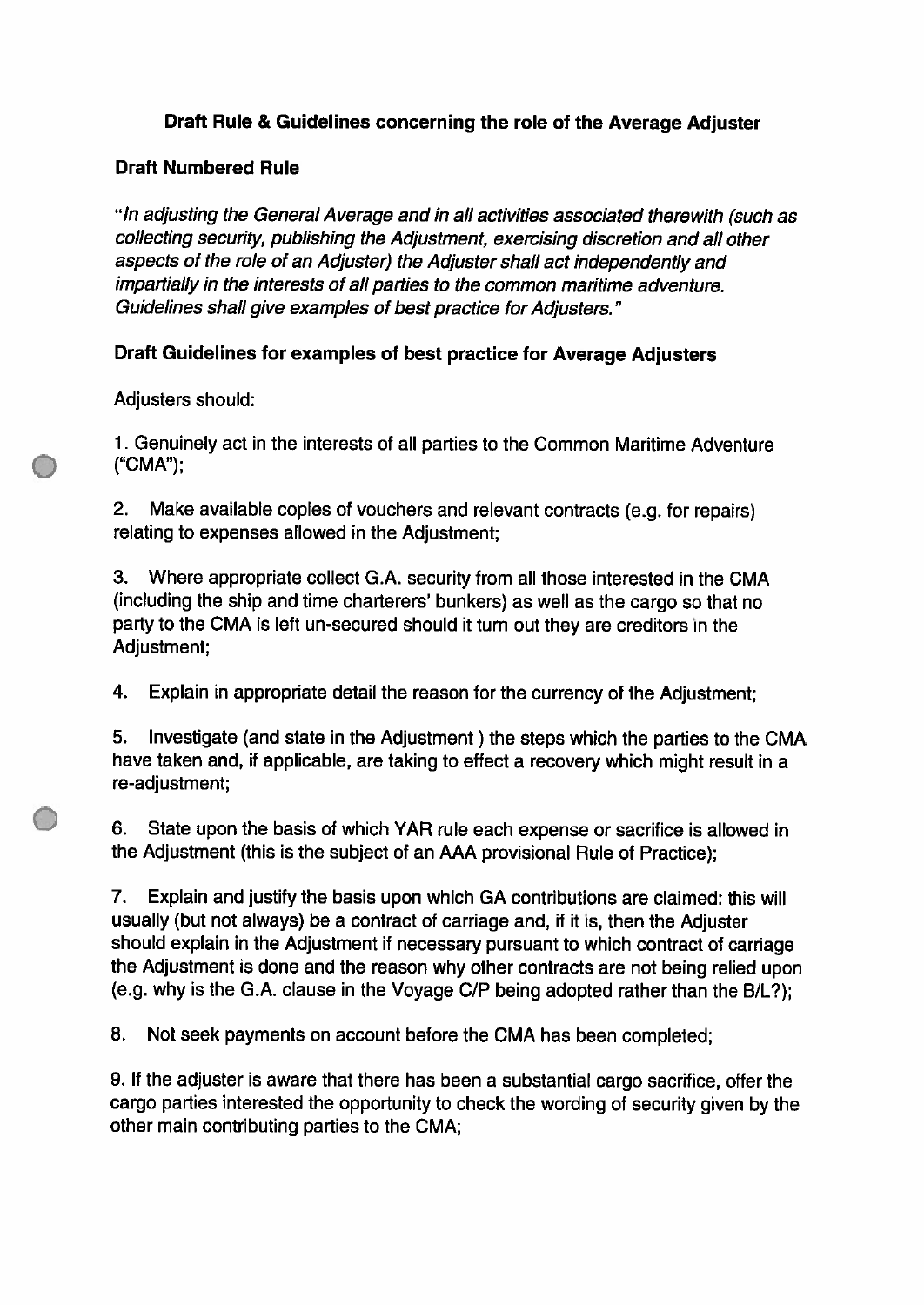10. Accept GA security wording which provides that payment is only made when properly and reasonably due;

11. Not obtain the shipowners' approval of the adjustment before it is distributed (a draft adjustment may be circulated but, if it is, it should be sent to all parties or at least all legally represented parties to the CMA and not just the shipowner);

12. Arrange the collection of the contributions on behalf of all parties to the CMA.

**IUMI** 29/04/2015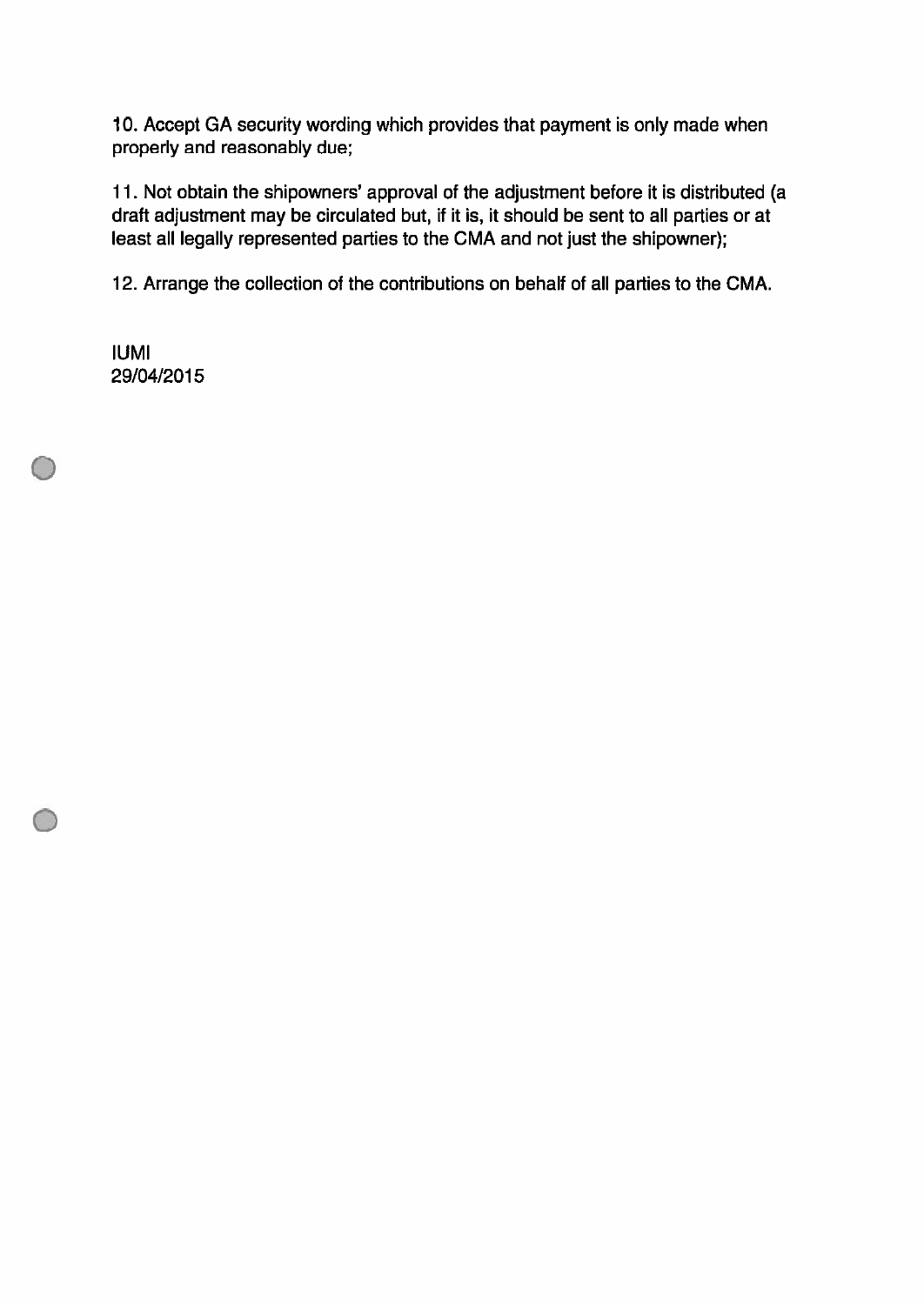# Notes of the meeting of the GA subcommittee of the Association of Average Adjusters on 11th May 2015 to consider the working papers of the IWG of CMI for its meeting in Istanbul in June 2015.

Present were:

**Keith Jones Keith Sturges Willum Richards** John Macdonald (convener)

The sub-committee's views on the material set out in the working papers were as follows:

- A. Draft Rules
- 1. Rule B

The subcommittee had no uniform view on whether the present text would benefit from redrafting. They considered that the insertion of wording to clarify questions concerning port of refuge costs would be beneficial, but were happy to leave the drafting of appropriate wording to the IWG.

### 2. Rule E

Limitation period.

The subcommittee preferred amended text B in respect of E.2., but considered that, in order not to give too firm an impression of the availability of time, the 12 month limit should be transferred to E.3., and replaced in E.2 as follows:

All parties to the adventure shall, as soon as possible, supply particulars of value ....

They suggested that E.3. should then read (subject to comments under Rule XVII (b) below):

Failing such notification, or if any of the parties shall fail to supply evidence in support of a notified claim, or particulars or particulars of value in respect of a contributory interest within 12 months of the date of the termination of the common maritime adventure, the average adjuster shall be at liberty to estimate the extent of the allowance or of the contributory value on the basis of the information available to him.

The subcommittee considers that the final words of the IWG's draft requiring such estimate to be communicated to the party concerned and giving them 2 months to challenge it was likely to be a recipe for open ended delay, and should be omitted.

### Recoveries

The subcommittee supports the suggested final paragraph of Rule E. They are against either of the possible amendments to this paragraph suggested in para 3.2, on the grounds that to specify that the expression "party to the adventure" includes Insurers or others in this Rule might lead to the deduction that, in another Rule, which was silent on the point, they were therefore not included.

The subcommittee did not agree with the suggestions in 2.4 and 2.5.

3. Rule G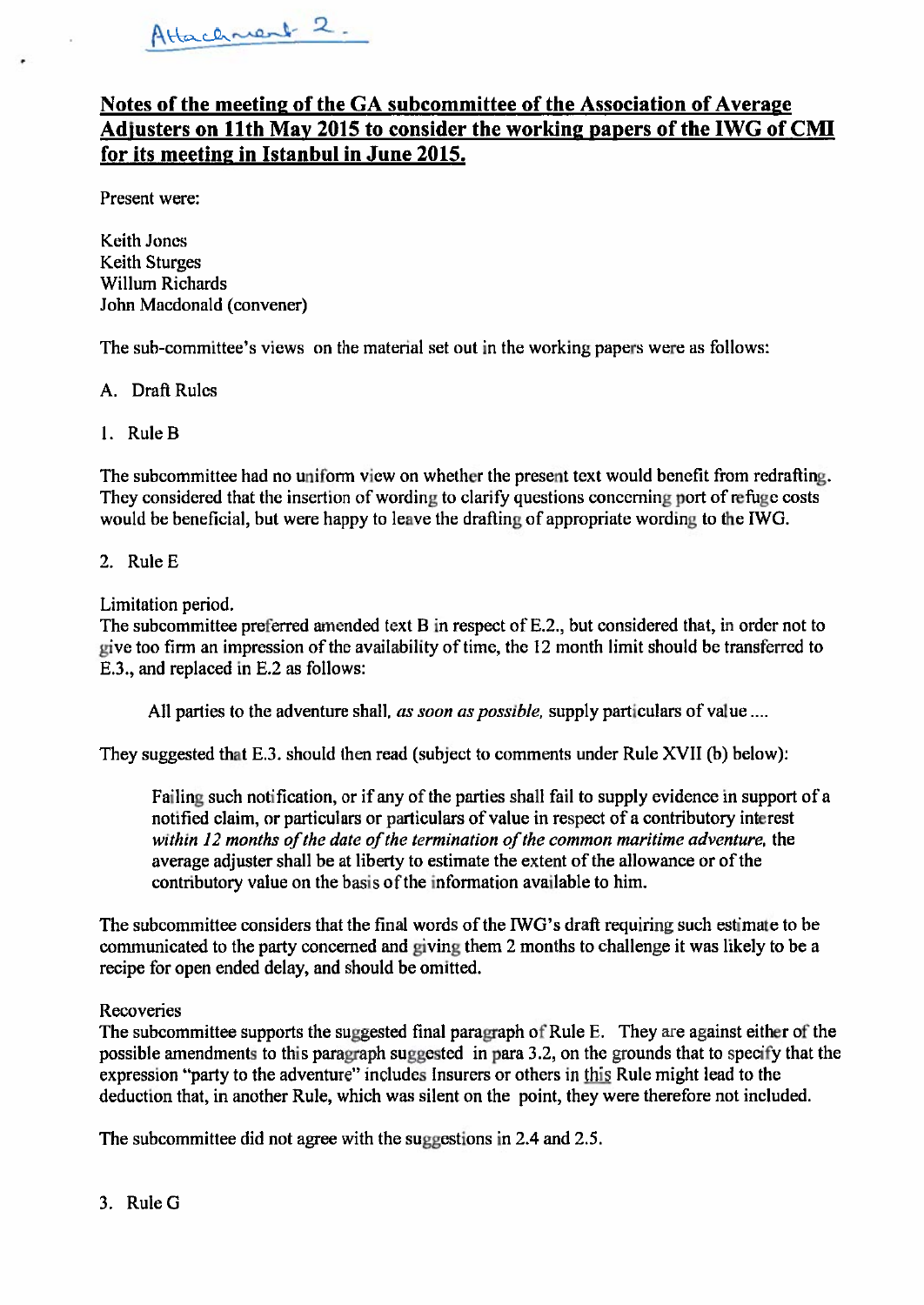Allowances which are subject to the "Bigham" cap.

Although it appears that the combined wordings of G.3 and G.4 in the present Rule provide for the cap to be applied only to allowances introduced by G.3 (ie allowances made under the nonseparation wording), part of the subcommittee indicated that they applied the cap also to allowances made in respect of forwarding costs allowed under Rule F. The subcommittee were happy for the IWG to clarify the matter if they concluded that this would be beneficial, but were happy with the status quo.

### 4. Rule VI

The subcommittee prefers the suggested text in DN 5.3 subject to the following:

- Proposed Rule VI (b) (i) should refer to "property", not simply "goods".

- Significant differential salvage settlements ought, in principle, to be re-apportioned as GA.

- Throughout the Rule the interpretation of the word "significant" should be left to the discretion of the average adjuster.

### $5$  Rule X

The subcommittee supports the wording suggested in DN 6.2.

### 6. Rule XI

If clarification is thought to be needed, the subcommittee supports the first of the possible suggested wordings in DN 7.

Port charges

The subcommittee supports the suggested new wording for XI (c) (ii) in order to reinstate the perceived pre Trade Green position.

Rule XI $(d)$  $(iv)$ 

The subcommittee supports the suggested amendment to the wording of this paragraph to bring it into line with  $X(b)$ .

### 7. Rule XIII

The subcommittee agrees that the IWG should conclude this matter on the basis of technical engineering advice.

### 8. Rule XIV

The subcommittee continue to support the wording quoted in para 12.3.

9. Rules XVI & XVII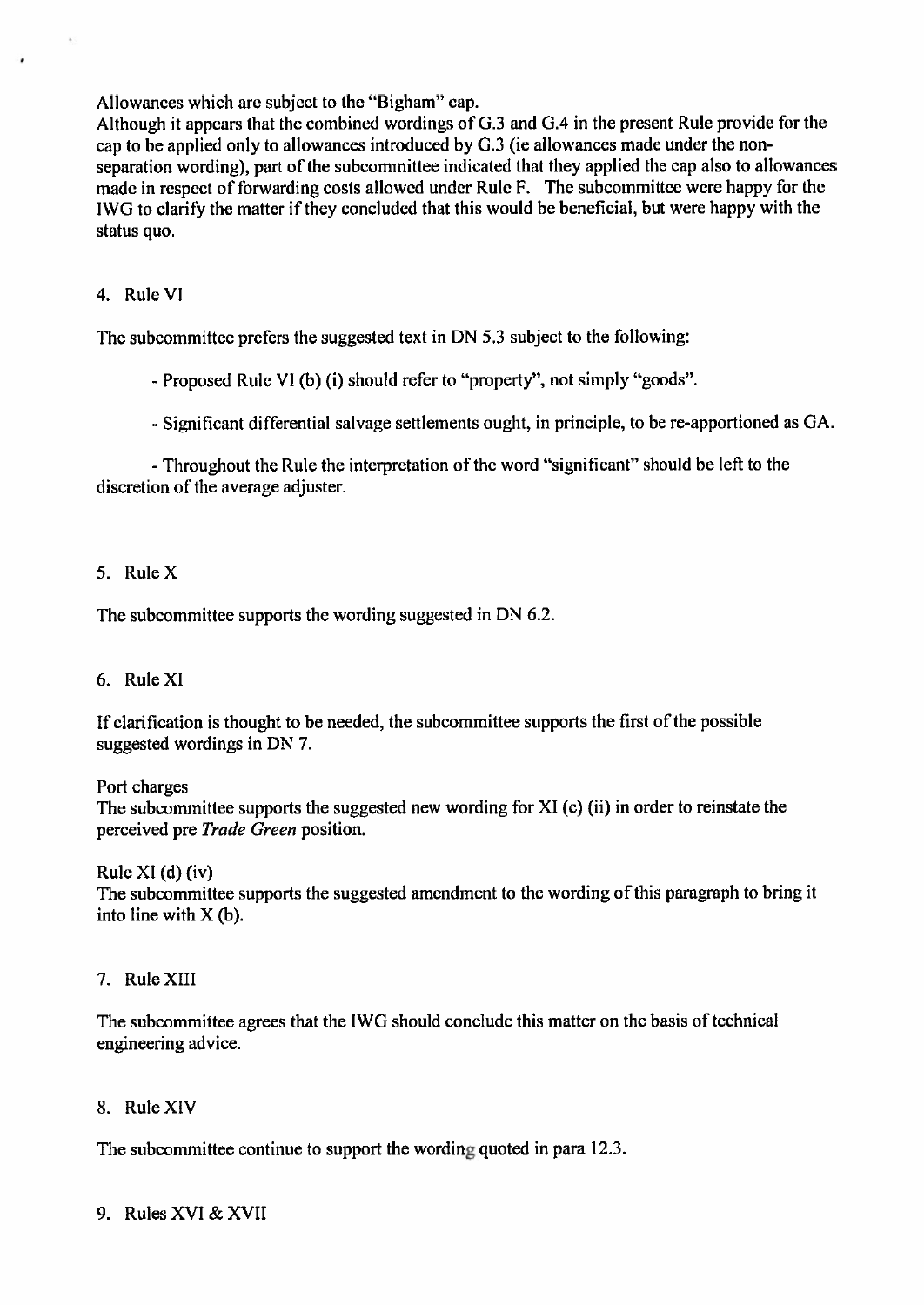The subcommittee continue to support the suggested wording at DN13.

10. Rule  $XVII$  (a) (ii)

The subcommittee supports the suggested wording at DN 14.2.

### 11. Rule XVII $(b)$

The subcommittee agrees that, in some circumstances, failure to deduct salvage payments - which have been excluded from GA under Rule VI - could result in distortion and inequity. They therefore consider that such payments should continue to rank as deductions for the purpose of arriving at contributory values for GA purposes. They are uneasy, however, with the facility imputed to them by para DN 15.4. It may well be that the information they will need will be available - say - from Salvors solicitors, but they think they might also be assisted by a further amendment to E.3 to this effect, recognising that such amendment would have to take into account the fact that the required information would be likely to become available to the party obliged to supply it to the average adjuster some time after the end of the 12 month limitation period.

### 12. Rule XVII (e)

The subcommittee accepts that, in the interests of uniformity with LOF2011, wording such as that proposed at the end of DN 16 should be used.

### 13. Rule XX

The subcommittee agree that the present XX (a) should be deleted

### 14. Rule XXI

The subcommittee takes the view that the method by which the interest rate is fixed is a matter for the parties, as long as the resultant method of fixing it is equitable and realistic.

### 15. Rule XXII

The subcommittee approves the text proposed at para 22.2, subject to the following additions/amendments:

- XXII (1) should have the following text added

...the appointed average adjuster, who holds the funds on behalf of General Average interests.

- in XXII (2), the word "legislation" should perhaps be changed to "law" to take account of the fact that in England, for instance, legislation normally means only statute law and does not include the decisions of the courts.

- for clarity, the text of XXII (3) should be amended to read: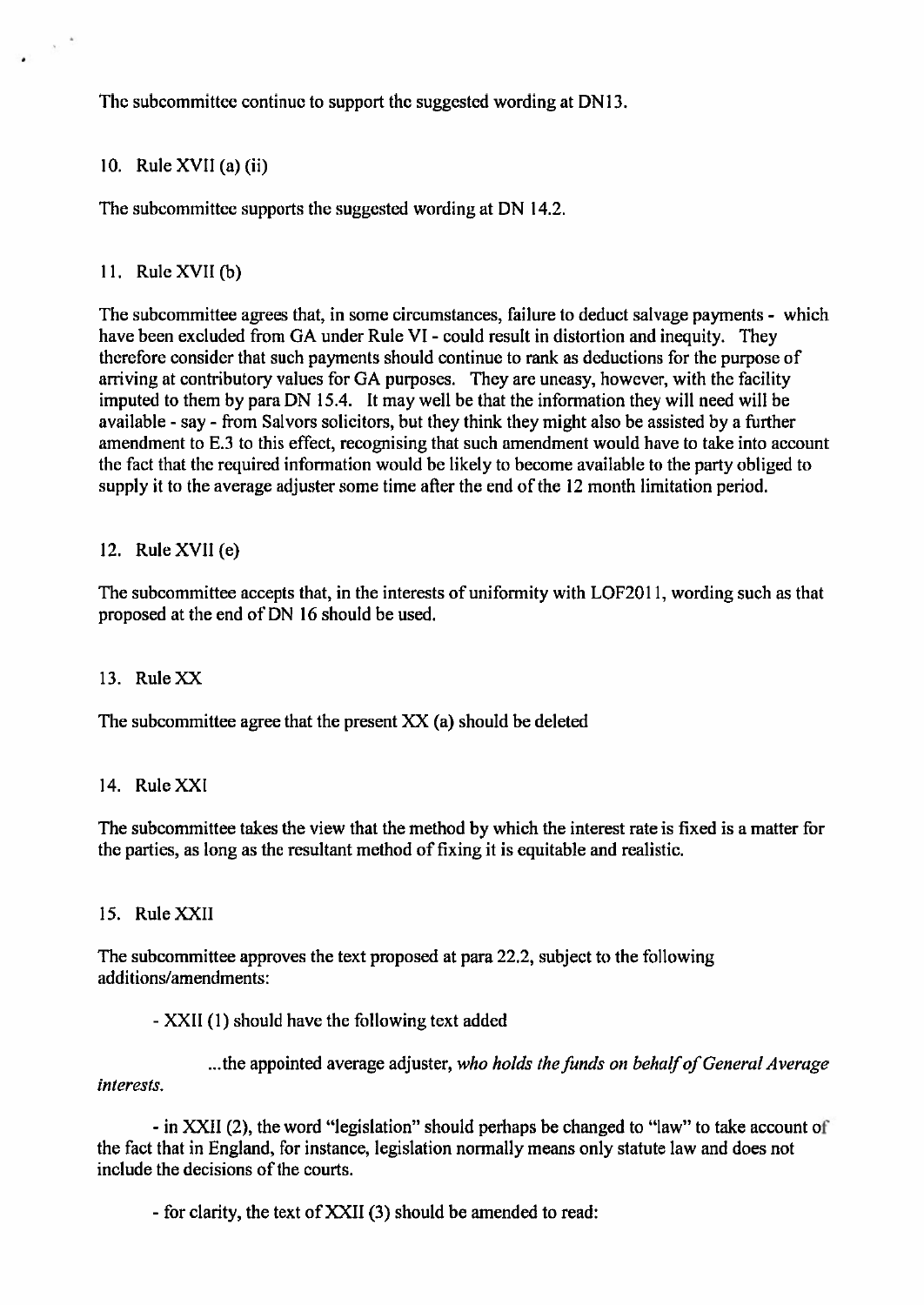...or in the absence of such approval within a period of 60 days from the date of the

request.

- the subcommittee supports the insertion of wording obliging the average adjuster to issue a receipt

### B. Other matters.

1. Currency of adjustment

Of the choices presented at para 1.7, the subcommittee supported (a).

### 2. Role of Average Adjusters

The subcommittee regard a large proportion of the suggested requirements as representing what any qualified average adjuster ought to do. However, some of the suggested requirements seemed to represent an effort to draw the average adjuster into the fields of causation and liability; they take the view that Rule D makes it undesirable that average adjusters should take a position in these areas, and that the objectivity they require in order to properly discharge their main function might be prejudiced by any such extension of their activity.

The subcommittee regard the suggestion in requirement no. 12 as suggesting a possible misunderstanding of the average adjuster's activity: when a shipowner is shown a GA adjustment prior to issue, he is not asked to approve the adjustment, but only the allowances made for his credit, and the contributory value of the ship, and possibly the bunkers and freight at his risk. In the event of material sacrifices by cargo interests, they too would normally be approached on the same basis prior to issue of the adjustment.

On the question of obtaining security from parties interested in the ship and bunkers, the subcommittee suggests that it may, on occasion, be possible for other parties who have made substantial GA sacrifices to ask for GA guarantees from the insurers of the ship and her bunkers. The IWG may wish to discuss what form such security should take, and whether GA Guarantees from appropriate insurers ought to be accompanied by Average Bonds from the parties themselves.

The subcommittee was firmly of the view that no provision on the role of the adjuster should form part of the Rules, but that, if the CMI agreed to provide a set of Guidelines on various topics, this might be an appropriate place for such provisions.

### C. CMI Guidelines

The subcommittee would support the use of such Guidelines on the following topics:

- Interest rates
- Standardised security documents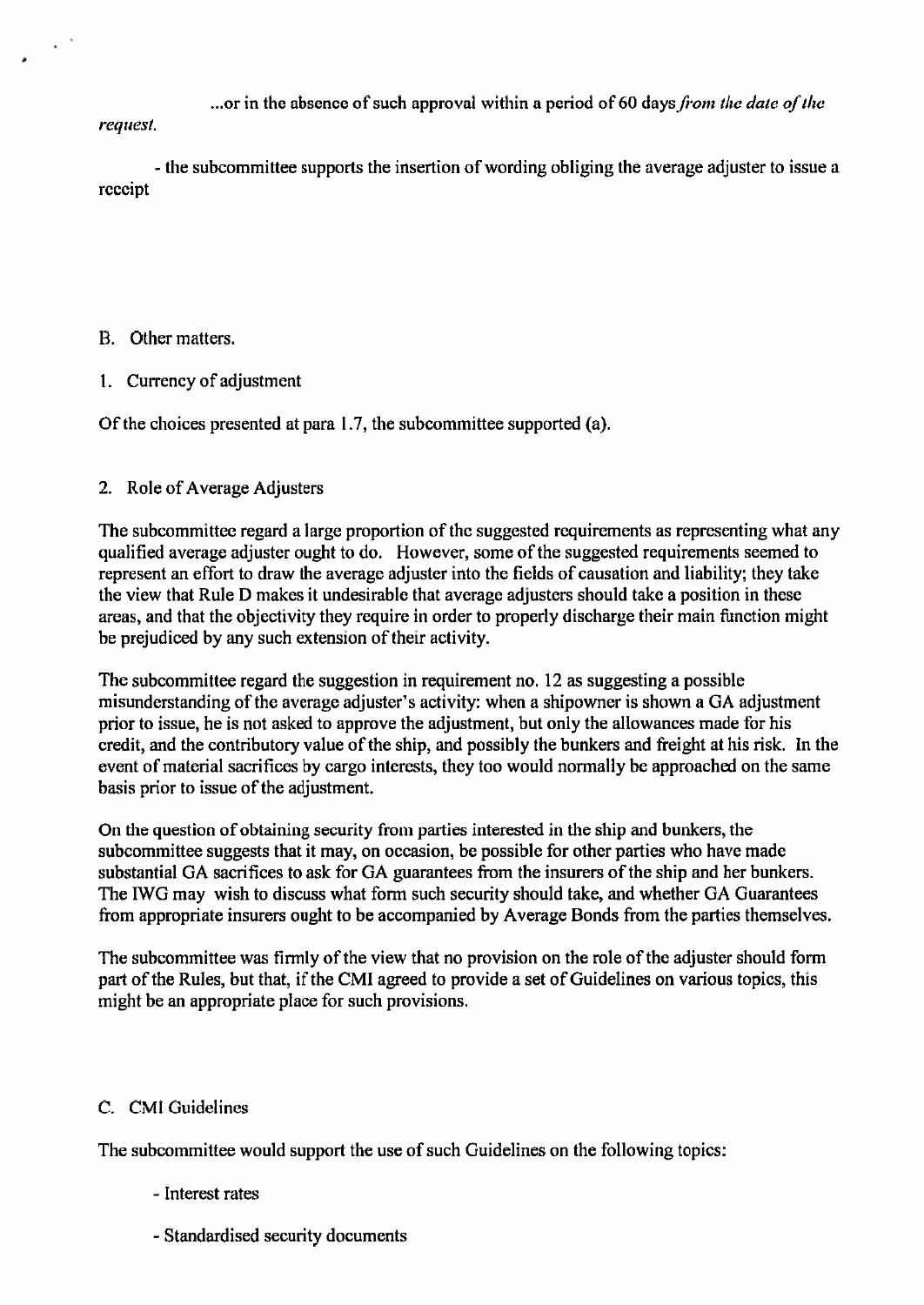- Role of the average adjuster

 $\frac{1}{\sqrt{2}}$  ,  $\frac{1}{\sqrt{2}}$ 

- Role of the General Interest Surveyor

They agree that such guidelines would need to include:

- a suitable preamble to make clear that they are separate from the Rules themselves and not contractually or otherwise binding

- a mechanism for updating when required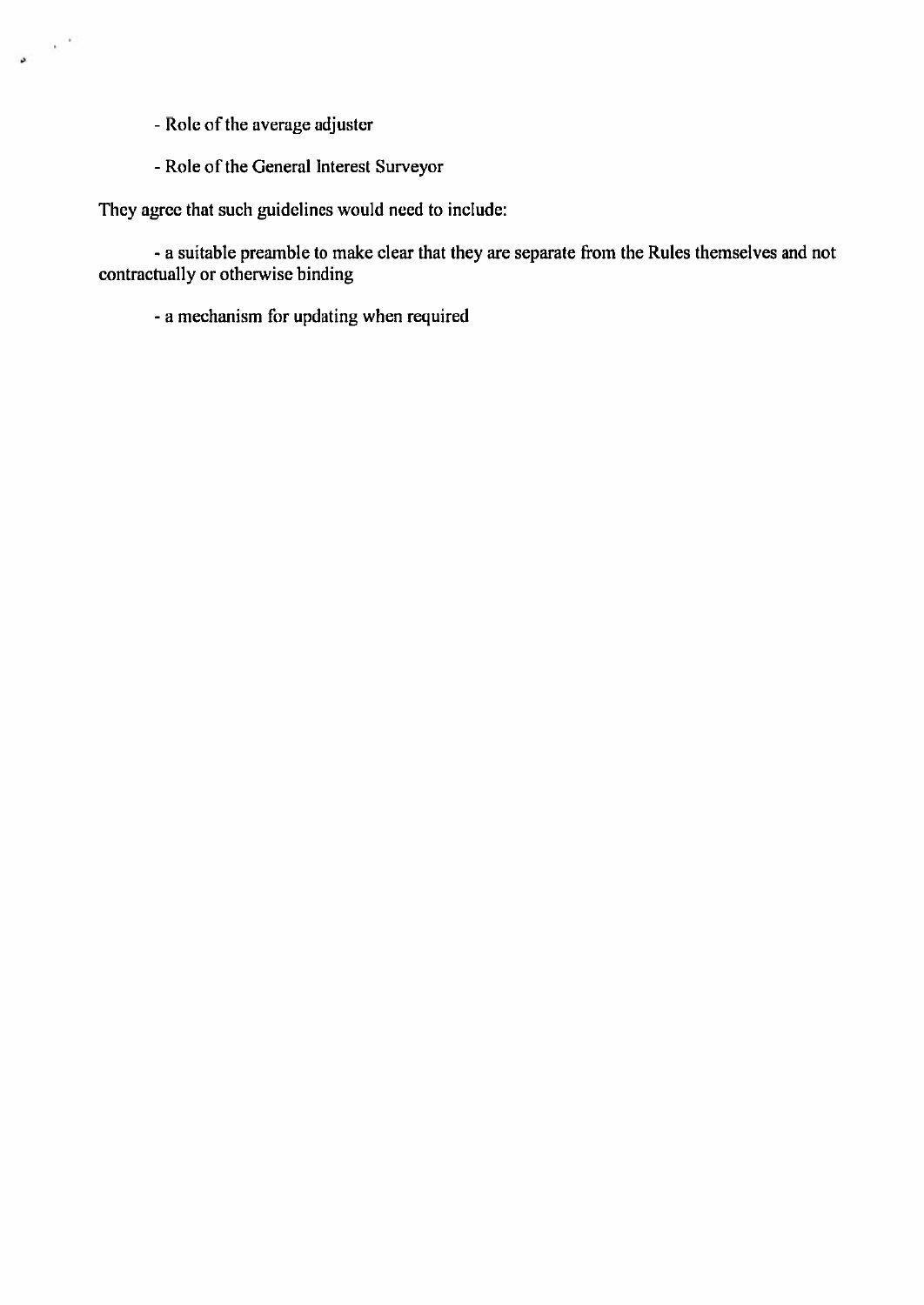### Attachment 3 – Rule B

(Section A, DN1 refers)

Following the February IWG meeting, an ad hoc group has been considering possible ways forward. Contributors have been Michael Harvey, Peter Sandell, Jonathan Spencer and Ben Browne.

The following notes are an amalgamation of their comments and views. There has not been sufficient time to circulate this in draft form, so I apologise in advance if I have misrepresented anybody:

### **Background**

Michael Harvey noted that although this Rule was 'new' in 1994, in 1981 AIDE (AMD) had identified the problem of diverse and inconsistent legal regimes applying to the transport of goods by barge and, in particular, the application of general average to tugs and tows and had established a working party to investigate the position. Their working group presented an interim report in 1983 and its final report in 1985. The report found little guidance in national legislation, confusion in case law and inconsistency in the wording of towage contracts. This confusion and uncertainty led to the introduction of Rule B to achieve uniformity of practice; unfortunately it is not perfect and, it requires amendment either to exclude all tug and tow cases from general average or to make the Rule easier to understand and apply.

Peter Sandell reviewed the international scene and said "the materials which I have studied however reveal that there is very little to add to the cases already analyzed in the latest version of Lowndes & Rudolph.

I have studied the Scandinavian Maritime Cases throughly and found nothing of value but the "Alppi", which has already been carefully analyzed by Richard and which has been taken into consideration when 1994 rule B was drafted. A collection of Canadian tug & tow cases did not involve any such cases we are after either.

Having found nothing new in English cases – as expected, I turned to Scandinavian Average adjusters decisions as I remembered having met at least something during the time while I was in training at the previous Finnish average adjusters office. The only Finnish GA/tug &tow case which I found in the archives related to the topic (between 1975-2015) was decided 1981 using rule A in 1974 rules. This was quite easily decided by Rule A and is not of great value for our exercise. Same applies to after 1998 Swedish average adjusters decisions which were easily accessible. In Sweden there is no GA tug & tow cases among the Average Adjusters decisions between years 1998-2015. Therefore I do not see much basis for a report to be circulated as we are in a situation that we do not have cases after the latest "Alppi" to analyze - And the 1994 rule B was already an attempt to answer to that and the confusion created by the earlier case law.

I am of the opinion that as we have no case law after 1994 which guides (or misguides) the interpretation of rule B 1994(or 2004), we have a clear table to decide if we are willing to develop the Rule B further. This is never going to be a great issue for the great majority, and definitely the lack of case law (and average adjusters decisions as well at least in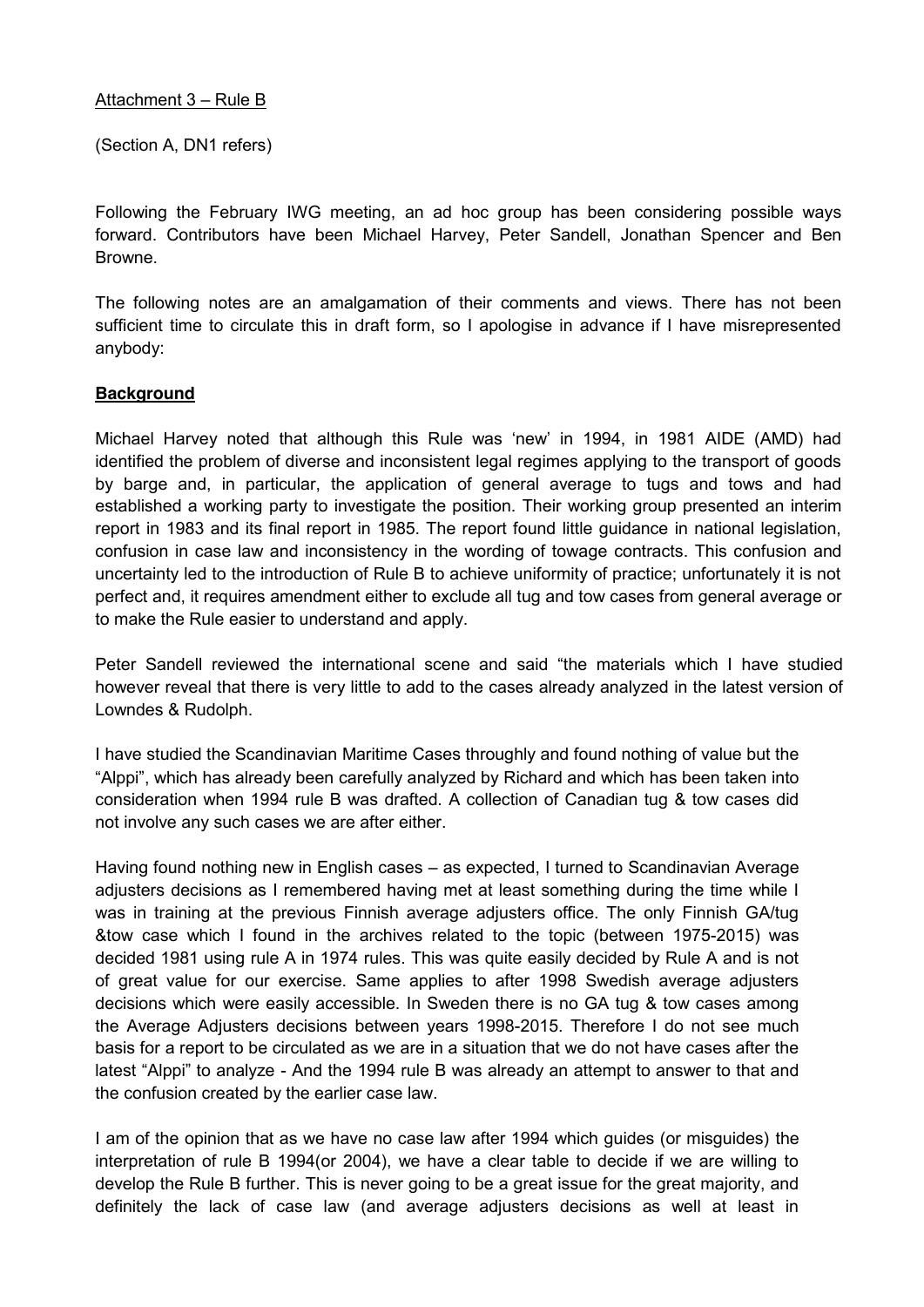Finland/Sweden) supports that view, but abolishing tug & tow from YAR is not an alternative in my opinion."

Jonathan Spencer listed the somewhat confusing USA cases as follows:-

- JP Donaldson (1897) tug towing sailing barges cast them off to save herself from going ashore in a storm, barges went ashore and were lost, not GA because each barge had its own master
- $\bullet$  Loveland 33 (1963) tug and two barges, one of which was run on shore to prevent its sinking – held to be GA although of no benefit to the tug or the other barge
- Northland Navigation v Paterson Boiler Works (1983) Canadian case, tug cast off barge and cargo to save herself, barge and cargo stranded, only barge and cargo were required to contribute to GA.

### **Proposals on common safety**

The version of Rule B that was introduced in 1994 and retained in 2004 reads as follows:-

*"(1) There is a common maritime adventure when one or more vessels are towing or pushing another vessel or vessels, provided that they are all involved in commercial activities and not in a salvage operation.* 

*When measures are taken to preserve the vessels and their cargos, if any, from a common peril, these Rules shall apply.*

*(2) A vessel is not in a common peril with another vessel or vessels if by simply disconnecting from the other vessel or vessels she is in safety; but if the disconnection is itself a general average act the common maritime adventure continues."*

Although the difficulties inherent in this topic were acknowledged, the sub-group was unanimous in agreeing that simply writing tug and barge GAs out of the YARs would tne inequitable and was not an acceptable option.

Ben Browne and Michael Harvey suggested that one alternative would be for the words "if by simply disconnecting" should be replaced by the words "if she disconnects" and later the words "and thereby places herself" replace the words "she is" so that the first part of Rule B (2) would read:

*"A vessel is not in common peril with another vessel or vessels if she disconnects from the other vessel or vessels and thereby places herself in safety."*

On this basis the second part of Rule B (2) could either remain as in the 1994 and 2004 Rules or the amended version below could be adopted if the second part of the present Rule B (2) is felt to require clarification.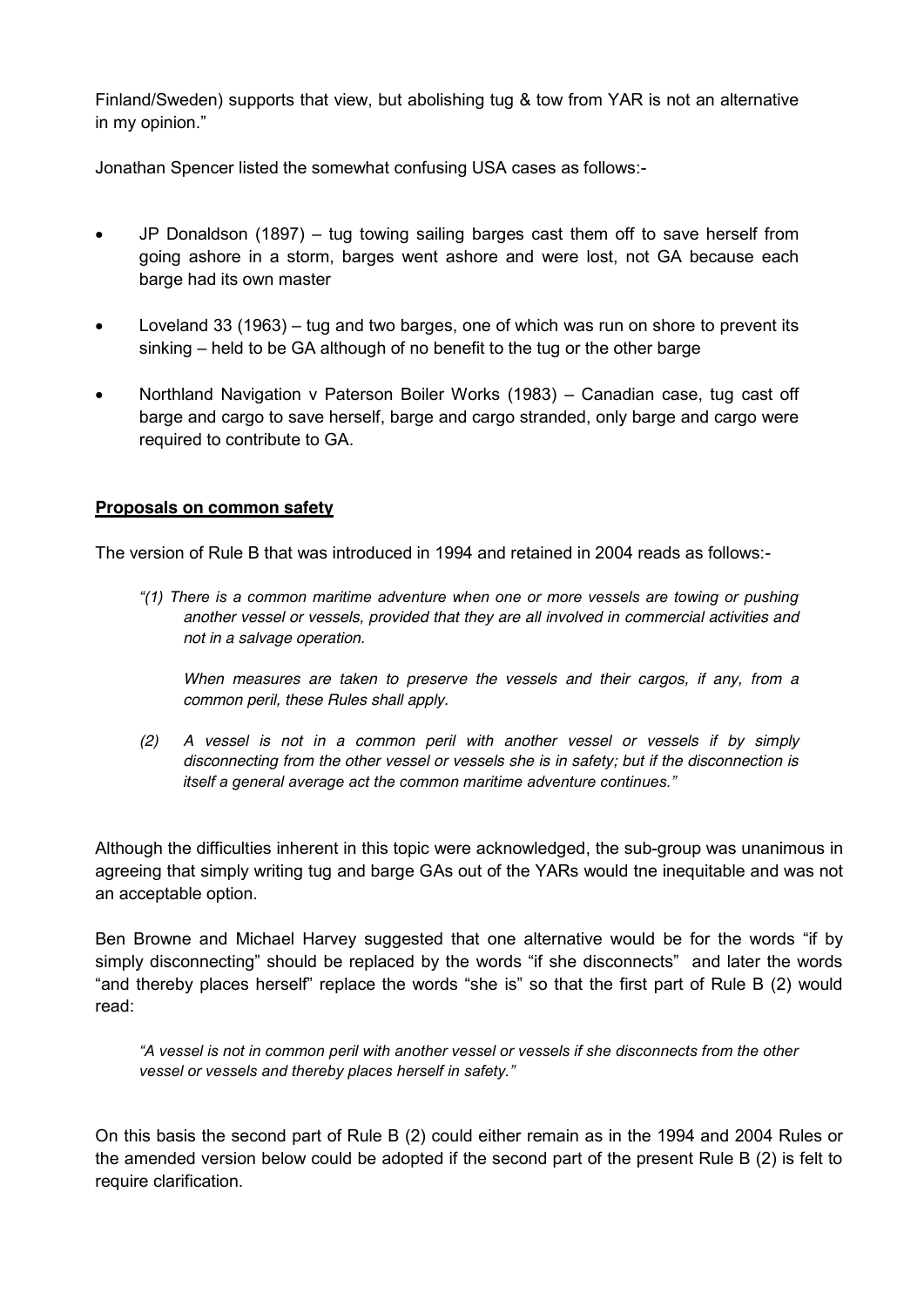Another option is for Rule B (2) sentence 1 to be as per Michael Harvey's suggested amendment

*"A vessel is not in common peril with another vessel or vessels if she disconnects from the other vessel or vessels and thereby places herself in safety;…"*

And additionally instead of the words "but if the disconnection is itself a general average act the common maritime adventure continues" the paragraph would continue "…if the vessels are in common peril and one is disconnected either to increase the disconnecting vessel's safety alone or the safety of all vessels in the common maritime adventure the disconnection will be a general average act".

In summary this option is that Rule B (2) could read:

*"A vessel is not in common peril with another vessel or vessels if she disconnects from the other vessel or vessels and thereby places herself in safety; if the vessels are in common peril and one is disconnected either to increase the disconnecting vessel's safety alone or the safety of all vessels in the common maritime adventure the disconnection will be a general average act".*

#### **Proposals on ports of refuge**

It is noted that the present Rule B only delas with common safety issues and begs the question of how detention expenses are to be dealt with. Michael Harvey commented that there are two sides to this.

Firstly, if the tug and tow are detained at a port of refuge whilst repairs to the tow which are necessary for the safe prosecution of the voyage are effected, should the port charges and crew wages and maintenance and fuel and store referable to the tug be allowed in general average?

Secondly, if the detention is on account of repairs to the tug, should the port charges during the period of detention (and the wages and maintenance of the crew if she has one) referable to the tow be allowed in general average?

The answer to these questions seems simple to me. If we accept that, for the purpose of the rules, a voyage involving a tug and tow is deemed to constitute a common maritime adventure, then it should follow that they should be considered as a single entity for allowances under all rules and X and XI in particular. Thus the answer to both questions should be yes.

If this is agreed, what is required is an additional sub-rule that enshrines the principle without attempting to cover all eventualities. Perhaps something along the following lines:

*"Where the tug and tow resort to a port or place of refuge allowances under Rules X and XI may be made in relation to both of the vessels. Allowances in general average under Rules X and XI shall cease at the time that the common maritime adventure comes to an end."*